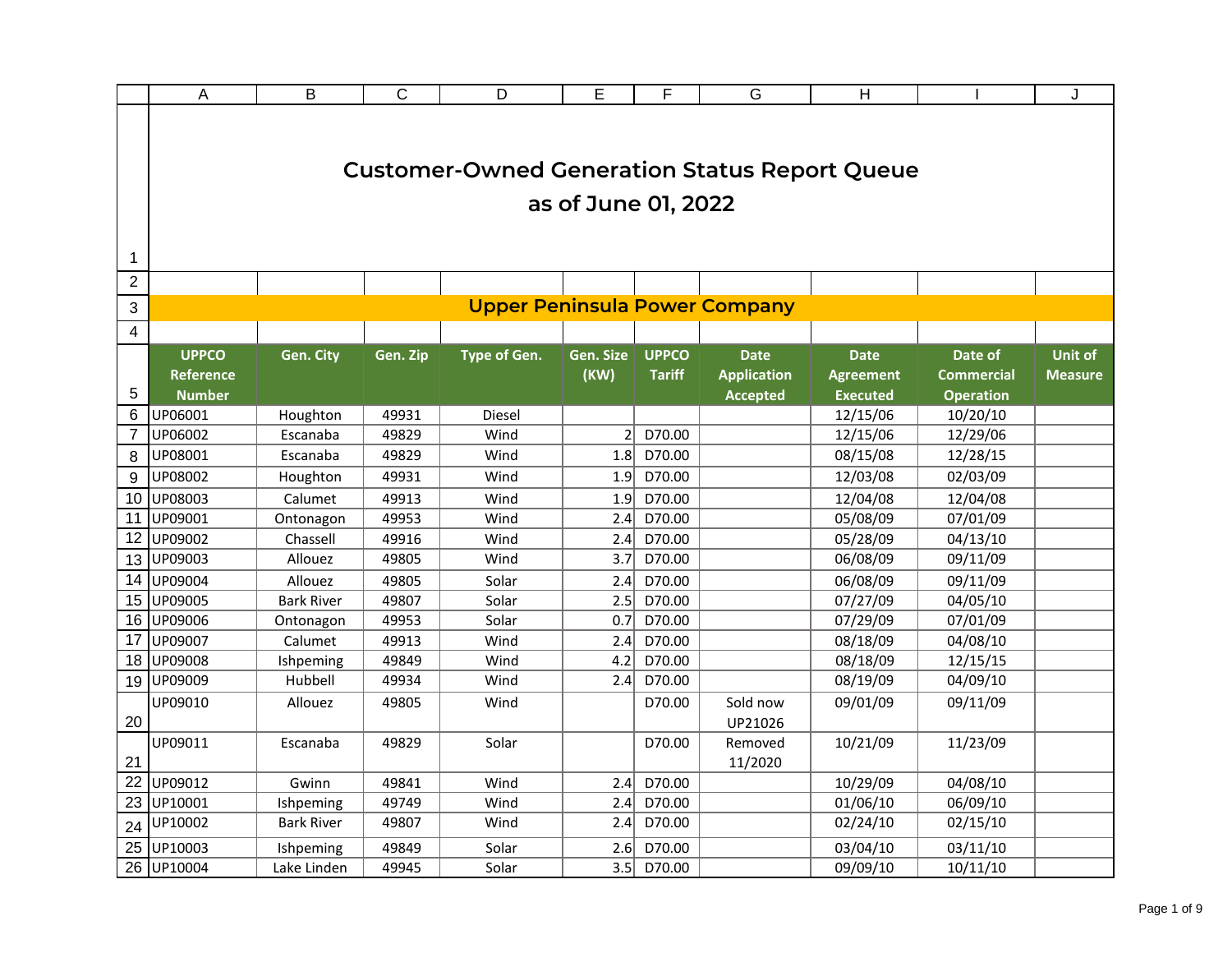|                 | A       | $\overline{\mathsf{B}}$ | $\mathsf C$ | D     | E              | F      | $\overline{G}$ | $\overline{H}$ |          | J |
|-----------------|---------|-------------------------|-------------|-------|----------------|--------|----------------|----------------|----------|---|
| 27              | UP10005 | Chassell                | 49916       | Wind  | 2.4            | D70.00 |                | 09/17/10       | 11/02/11 |   |
| 28              | UP10006 | Ishpeming               | 49849       | Wind  |                | D70.00 | Removed        | 10/07/10       | 07/22/11 |   |
| 29              | UP10007 | Ishpeming               | 49849       | Solar | 4              | D70.00 |                | 10/07/10       | 07/22/11 |   |
| 30              | UP11001 | Houghton                | 49931       | Solar | $\overline{2}$ | D70.00 |                | 02/03/11       | 03/14/11 |   |
| 31              | UP11002 | Gwinn                   | 49841       | Wind  | 3.7            | D70.00 |                | 02/28/11       | 10/08/13 |   |
| 32              | UP11003 | Eagle River             | 49950       | Solar | 4              | D70.00 |                | 03/25/11       | 07/29/11 |   |
| 33              | UP11004 | Negaunee                | 49866       | Solar | 3.5            | D70.00 |                | 06/22/11       | 07/12/11 |   |
| 34              | UP11005 | Eagle Harbor            | 49950       | Solar | 1.5            | D70.00 |                | 09/22/11       | 10/13/11 |   |
| 35              | UP11006 | Gladstone               | 49837       | Solar | 5              | D70.00 |                | 10/17/11       | 08/05/14 |   |
| 36              | UP11007 | Munising                | 49862       | Solar | 1.72           | D70.00 |                | 10/26/11       | 03/19/12 |   |
| 37              | UP11008 | Houghton                | 49931       | Wind  | 2.4            | D70.00 |                | 11/07/11       | 03/16/11 |   |
| 38              | UP11009 | <b>Bark River</b>       | 49807       | Solar | 5              | D70.00 |                | 11/30/11       | 09/24/09 |   |
| 39              | UP11010 | Seney                   | 49883       | Solar | 10.56          | D70.00 |                | 12/02/11       | 01/16/12 |   |
| 40              | UP12001 | Chatham                 | 49816       | Solar | 2.4            | D70.00 |                | 02/29/12       | 04/13/12 |   |
| 41              | UP12002 | Lake Linden             | 49945       | Wind  | 19             | D70.00 |                | 04/14/12       | 03/05/09 |   |
| 42              | UP12003 | Escanaba                | 49829       | Solar | 7.5            | D70.00 |                | 05/10/12       | 06/08/12 |   |
| 43              | UP12004 | Escanaba                | 49829       | Solar | 6.90           | D70.00 |                | 05/10/12       | 05/10/12 |   |
| 44              | UP12005 | Escanaba                | 49829       | Solar | 6              | D70.00 |                | 06/04/12       | 06/08/12 |   |
| 45              | UP12006 | Munising                | 49862       | Solar | 1.4            | D70.00 |                | 07/02/12       | 07/10/12 |   |
| 46              | UP12007 | Gladstone               | 49945       | Solar | 5.5            | D70.00 |                | 07/19/12       | 04/07/10 |   |
| 47              | UP12008 | <b>Atlantic Mine</b>    | 49905       | Solar | 3              | D70.00 |                | 07/23/12       | 09/13/11 |   |
| 48              | UP12009 | Escanaba                | 49829       | Solar | 10             | D70.00 | Sold now DG    | 07/25/12       | 08/29/08 |   |
| 49              | UP12010 | Escanaba                | 49829       | Wind  | 3              | D70.00 | Sold now DG    | 07/25/12       | 08/29/08 |   |
| 50              | UP12011 | Escanaba                | 49829       | Solar | 6              | D70.00 |                | 08/09/12       | 09/19/12 |   |
|                 | UP12012 | Houghton                | 49931       | Solar | 0              | D70.00 | Removed        | 09/17/12       | 11/16/12 |   |
| 51              |         |                         |             |       |                |        | 10/29/2020     |                |          |   |
| $\overline{52}$ | UP12013 | Munising                | 49862       | Wind  | 10.00          | D70.00 |                | 11/08/12       | 10/12/10 |   |
| 53              | UP12014 | <b>Bark River</b>       | 49807       | Solar | 3.00           | D70.00 |                | 12/12/12       | 01/07/13 |   |
| 54              | UP12015 | <b>Bark River</b>       | 49807       | Solar | 2.00           | D70.00 |                | 12/12/12       | 01/04/13 |   |
| 55              | UP12016 | <b>Bark River</b>       | 49807       | Solar | 6.40           | D70.00 |                | 12/17/12       | 01/28/13 |   |
| 56              | UP13001 | <b>Bark River</b>       | 49807       | Solar | 2.30           | D70.00 |                | 04/08/13       | 12/03/09 |   |
| 57              | UP13002 | Escanaba                | 49829       | Solar | 3.00           | D70.00 |                | 05/05/13       | 09/03/13 |   |
| 58              | UP13003 | Rapid River             | 49878       | Solar | 5.00           | D70.00 |                | 08/22/13       | 10/01/13 |   |
| 59              | UP13004 | Rapid River             | 49878       | Solar | 9.50           | D70.00 |                | 09/04/13       | 09/04/13 |   |
| 60              | UP13005 | Hancock                 | 49930       | Solar | 2.00           | D70.00 |                | 09/10/13       | 10/10/13 |   |
| 61              | UP13006 | <b>Bark River</b>       | 49807       | Solar | 8.00           | D70.00 |                | 09/11/13       | 09/03/13 |   |
| 62              | UP13007 | Cornell                 | 49818       | Wind  | 3.60           | D70.00 |                | 09/11/13       | 09/04/13 |   |
| 63              | UP13008 | Ishpeming               | 49849       | Solar | 3.00           | D70.00 |                | 09/11/13       | 04/23/10 |   |
| 64              | UP14001 | Houghton                | 49931       | Solar | 20.00          | D70.00 |                | 04/16/14       | 09/10/14 |   |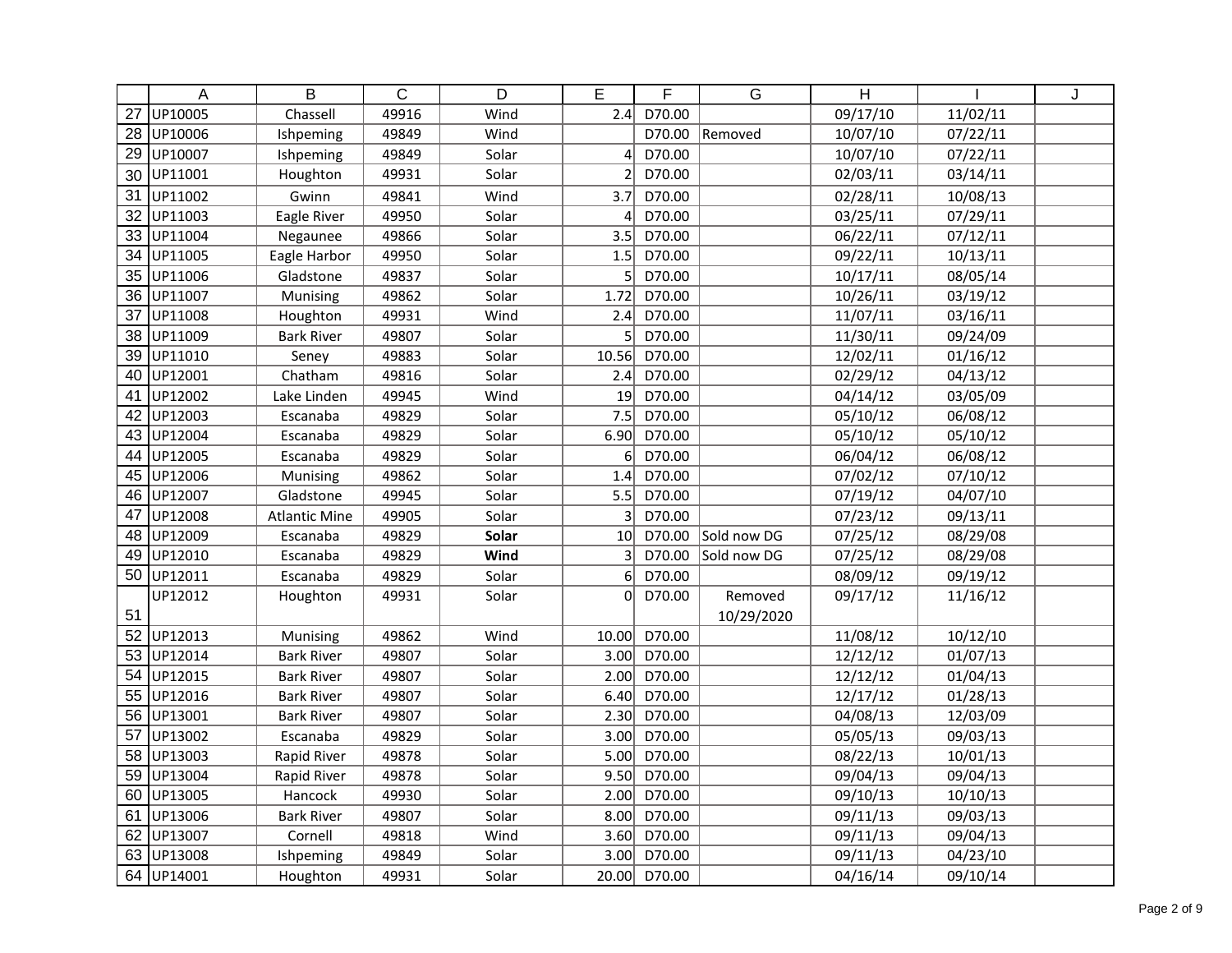|     | A           | B                    | C     | D     | E              | F      | G               | $\overline{\mathsf{H}}$ |          | J |
|-----|-------------|----------------------|-------|-------|----------------|--------|-----------------|-------------------------|----------|---|
| 65  | UP14002     | <b>Bark River</b>    | 49807 | Solar | 20.00          | D70.00 |                 | 05/06/14                | 09/03/14 |   |
| 66  | UP14003     | Houghton             | 49931 | Solar | 10.3           | D70.00 |                 | 05/12/14                | 08/04/14 |   |
| 67  | UP14004     | Cornell              | 49818 | Solar | 7.2            | D70.00 |                 | 05/15/14                | 08/21/14 |   |
| 68  | UP14005     | Cornell              | 49818 | Solar | 2.8            | D70.00 |                 | 05/27/14                | 08/27/14 |   |
| 69  | UP14006     | Houghton             | 49931 | Solar | Δ              | D70.00 |                 | 07/15/14                | 08/18/14 |   |
| 70  | UP14007     | Cornell              | 49808 | solar |                | D70.00 |                 | 08/22/14                | 09/16/14 |   |
| 71  | UP14008     | Houghton             | 49931 | Solar | 5.75           |        | Non-Participant | 09/22/14                | 10/19/12 |   |
| 72  | UP14009     | Chatham              | 49816 | Solar | 5              | D70.00 |                 | 09/28/14                | 09/26/14 |   |
| 73  | UP14010     | Seney                | 49883 | Solar | 1.8            | D70.00 |                 | 10/10/14                | 10/10/14 |   |
| 74  | UP14011     | Eagle Harbor         | 49950 | Solar | $\overline{2}$ | D70.00 |                 | 10/18/14                | 10/16/14 |   |
| 75  | UP14012     | Gladstone            | 49837 | Solar | 11             | D70.00 |                 | 10/23/14                | 10/23/14 |   |
| 76  | UP14013     | Houghton             | 49931 | Solar | 1.25           | D70.00 |                 | 10/26/14                | 10/24/14 |   |
| 77  | UP14014     | Munising             | 49862 | Solar | 4.5            | D70.00 |                 | 11/05/14                | 11/05/14 |   |
| 78  | UP14015     | Ishpeming            | 49849 | Solar | 5              | D70.00 |                 | 11/21/14                | 11/21/14 |   |
| 79  | UP14016     | Houghton             | 49931 | Solar | 8              | D70.00 |                 | 12/22/14                | 12/22/14 |   |
| 80  | UP15001     | Gladstone            | 49837 | Solar | 3.8            | D70.00 |                 | 02/17/15                | 02/17/15 |   |
| 81  | UP15002     | <b>Baraga</b>        | 49908 | Solar | 6 <sup>1</sup> | D70.00 |                 | 03/02/15                | 03/02/15 |   |
| 82  | UP15003     | Escanaba             | 49829 | Solar | 10             | D70.00 |                 | 03/09/15                | 03/09/15 |   |
| 83  | UP15004     | <b>Bark River</b>    | 49807 | Solar | 6              | D70.00 |                 | 05/06/15                | 05/06/15 |   |
| 84  | UP15005     | Eagle Harbor         | 49950 | Solar | 2.7            | D70.00 |                 | 05/07/15                | 05/07/15 |   |
| 85  | UP15006     | <b>Atlantic Mine</b> | 49905 | Solar | 2.7            | D70.00 |                 | 05/29/15                | 05/29/15 |   |
| 86  | UP13009     | Ishpeming            | 49849 | Solar | 3              | D70.00 | 9/6/2013        | 09/08/13                | 10/15/13 |   |
| 87  | UP14017     | Houghton             | 49931 | Solar | 1.92           | D70.00 | 7/9/2014        | 08/07/15                | 09/05/15 |   |
| 88  | UP14018     | Chassell             | 49916 | Solar | 17             | D70.00 | 9/4/2014        | 10/25/14                | 12/20/16 |   |
| 89  | UP14019     | Calumet              | 49913 | Solar | 10             | D70.00 | 11/18/2014      | 11/18/16                | 05/28/18 |   |
| 90  | UP15007     | Baraga               | 49908 | Solar | 6              | D70.00 | 1/16/2015       | 02/02/15                | 03/10/15 |   |
| 91  | UP15008     | Hancock              | 49930 | Solar | 6.5            | D70.00 | 3/6/2015        | 04/09/15                |          |   |
| 92  | UP15009     | Hubbell              | 49934 | Solar | 0.8            | D70.00 | 4/16/2015       | 06/22/15                | 06/18/15 |   |
| 93  | UP15010     | Baraga               | 49908 | Solar | 5.2            | D70.00 | 4/23/2015       | 05/18/15                | 06/30/15 |   |
| 94  | UP15011     | Ishpeming            | 49849 | Solar | 7.6            | D70.00 | 4/28/2015       | 12/03/15                | 12/28/15 |   |
| 95  | UP15012     | Baraga               | 49908 | Solar | 5.2            | D70.00 | 4/30/2015       | 05/20/15                | 06/30/15 |   |
| 96  | UP15013     | Baraga               | 49908 | Solar | 3.8            | D70.00 | 4/30/2015       | 05/19/15                | 06/30/15 |   |
| 97  | UP15014     | Chassell             | 49916 | Solar | 9              | D70.00 | 5/7/2015        | 05/21/15                | 06/11/15 |   |
| 98  | UP15015     | Houghton             | 49931 | Solar | 2.5            | D70.00 | 5/14/2015       | 08/05/15                | 08/06/15 |   |
| 99  | UP15016     | Republic             | 49879 | Solar | 10             | D70.00 | 5/20/2015       | 06/01/15                | 07/29/15 |   |
| 100 | UP15017     | <b>Atlantic Mine</b> | 49905 | Solar | 2.7            | D70.00 | 6/2/2015        | 05/29/15                | 05/30/15 |   |
| 101 | UP15018     | Mohawk               | 49950 | Solar | 5              | D70.00 | 6/2/2015        | 07/22/15                | 07/22/15 |   |
|     | 102 UP15019 | Hubbell              | 49934 | Solar | 3.7            | D70.00 | 6/25/2015       | 07/27/15                | 07/30/15 |   |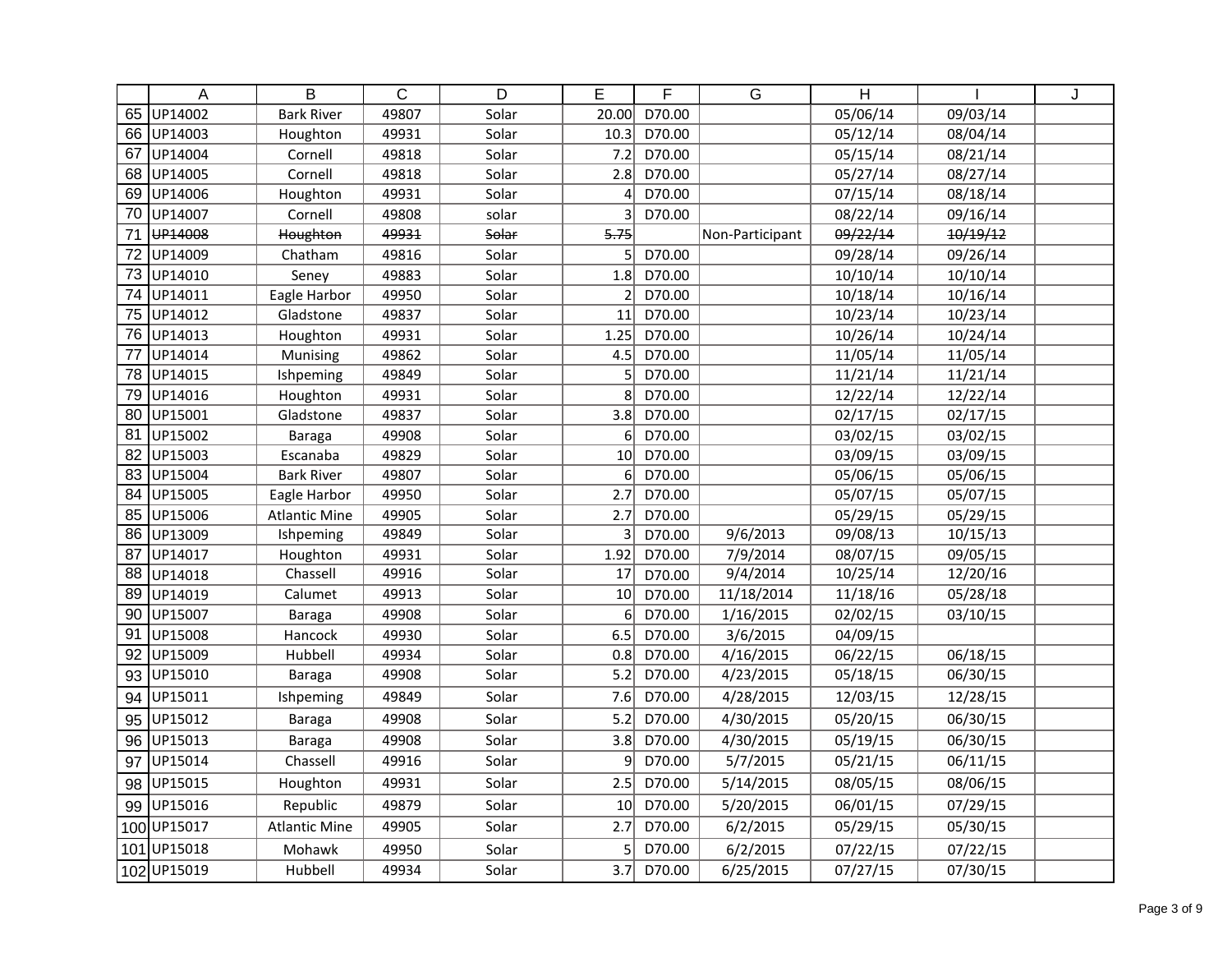|     | A           | B                 | $\mathsf{C}$ | D     | E            | F      | G          | $\overline{H}$ |          | J |
|-----|-------------|-------------------|--------------|-------|--------------|--------|------------|----------------|----------|---|
|     | 103UP15020  | <b>Bark River</b> | 49807        | Solar | 12.9         | D70.00 | 6/25/2015  | 07/10/15       | 11/03/15 |   |
|     | 104 UP15021 | Escanaba          | 49829        | Solar | 5            | D70.00 | 6/25/2015  | 07/07/15       | 08/13/15 |   |
|     | 105UP15022  | Hancock           | 49930        | Solar | 10.2         | D70.00 | 7/6/2015   | 07/13/15       | 08/10/15 |   |
|     | 106 UP15024 | Rapid River       | 49878        | Solar | 3.8          | D70.00 | 7/27/2015  | 08/26/15       | 08/26/15 |   |
| 107 | UP15025     | <b>Bark River</b> | 49807        | Solar | 13           | D70.00 | 7/31/2015  | 09/04/15       | 11/03/15 |   |
|     | 108 UP15026 | Cornell           | 49818        | Solar | 8.6          | D70.00 | 8/17/2015  | 08/25/15       | 08/25/15 |   |
|     | 109UP15027  | Gladstone         | 49837        | Solar | 7.6          | D70.00 | 8/17/2015  | 08/25/15       | 10/21/15 |   |
|     | 110 UP15028 | Hancock           | 49930        | Solar | 1.2          | D70.00 | 8/24/2015  | 09/21/15       | 11/03/15 |   |
|     | 111 UP15029 | Hancock           | 49930        | Solar | 4.48         | D70.00 | 8/27/2015  | 09/08/15       | 11/05/15 |   |
|     | 112UP15030  | <b>Bark River</b> | 49807        | Solar | 18           | D70.00 | 9/2/2015   | 09/10/15       | 11/03/15 |   |
|     | 113UP15031  | Munising          | 49862        | Solar | 6            | D70.00 | 9/7/2015   | 09/10/15       | 09/09/15 |   |
|     | 114 UP15032 | Hubbell           | 49934        | Solar |              | D70.00 | 9/15/2015  | 11/27/15       | 11/27/15 |   |
|     | 115UP15033  | Escanaba          | 49829        | Solar | 6.5          | D70.00 | 9/20/2015  | 09/02/15       | 10/02/15 |   |
|     | 116 UP15034 | Eagle Harbor      | 49950        | Solar | 2.7          | D70.00 | 10/16/2015 | 05/07/15       | 05/20/15 |   |
| 117 | UP15035     | Gwinn             | 49841        | Solar | 3            | D70.00 | 10/25/2015 | 11/09/15       | 12/04/15 |   |
|     | 118UP15036  | Calumet           | 49913        | Solar | 4.2          | D70.00 | 11/2/2015  | 11/11/15       | 12/21/15 |   |
|     | 119UP15037  | Houghton          | 49931        | Solar | 6.7          | D70.00 | 11/6/2015  | 11/10/15       | 11/14/15 |   |
|     | 120 UP15038 | Houghton          | 49931        | Solar | $\mathbf{1}$ | D70.00 | 11/16/2015 | 11/24/15       | 12/04/15 |   |
| 121 | UP15039     | Munising          | 49862        | Solar | 4            | D70.00 | 11/19/2015 | 12/03/15       | 12/23/15 |   |
| 122 | UP16001     | <b>Bark River</b> | 49807        | Solar | 10           | D70.00 | 1/21/2016  | 01/23/16       | 01/23/16 |   |
| 123 | UP16002     | Chassell          | 49916        | Solar | 5            | D70.00 | 1/28/2016  | 02/04/16       | 05/16/16 |   |
| 124 | UP16003     | <b>Bark River</b> | 49807        | Solar | 11           | D70.00 | 2/16/2016  | 02/25/16       | 05/24/16 |   |
| 125 | UP16004     | <b>Bark River</b> | 49807        | Solar | 6            | D70.00 | 3/17/2016  | 03/25/16       | 05/26/16 |   |
|     | 126 UP16005 | <b>Bark River</b> | 49807        | Solar | 8            | D70.00 | 3/17/2016  | 03/25/16       | 06/07/16 |   |
| 127 | UP16006     | <b>Bark River</b> | 49807        | Solar | 8            | D70.00 | 3/18/2016  | 03/25/16       | 06/21/16 |   |
| 128 | UP16007     | Gladstone         | 49837        | Solar | 12.5         | D70.00 | 4/13/2016  | 07/26/16       | 08/16/16 |   |
|     | 129UP16008  | Escanaba          | 49829        | Solar | 12.5         | D70.00 | 4/14/2016  | 04/25/16       | 06/16/16 |   |
|     | 130UP16009  | Escanaba          | 49829        | Solar | 7.85         | D70.00 | 4/20/2016  | 04/23/16       | 06/29/16 |   |
| 131 | UP16010     | Champion          | 49814        | Solar | 6            | D70.00 | 5/2/2016   | 05/09/16       | 06/24/16 |   |
| 132 | UP16011     | Ishpeming         | 49849        | Solar | 6            | D70.00 | 5/3/2016   | 05/09/16       | 08/22/16 |   |
|     | 133UP16012  | Republic          | 49879        | Solar | 9            | D70.00 | 5/3/2016   | 05/09/16       | 07/13/16 |   |
|     | 134 UP16013 | Baraga            | 49908        | Solar | 6.6          | D70.00 | 5/18/2016  | 06/01/16       | 06/17/16 |   |
|     | 135 UP16014 | Escanaba          | 49829        | Solar | 7.85         | D70.00 | 5/23/2016  | 06/16/16       | 09/15/13 |   |
|     | 136UP16015  | Cornell           | 49818        | Solar | 14           | D70.00 | 6/1/2016   | 06/09/16       | 06/16/16 |   |
| 137 | UP16016     | Cornell           | 49818        | Solar | 8            | D70.00 | 6/6/2016   | 06/27/16       | 09/05/16 |   |
|     | 138UP16017  | <b>Baraga</b>     | 49908        | Solar | 7.5          | D70.00 | 6/21/2016  | 06/27/16       | 07/06/16 |   |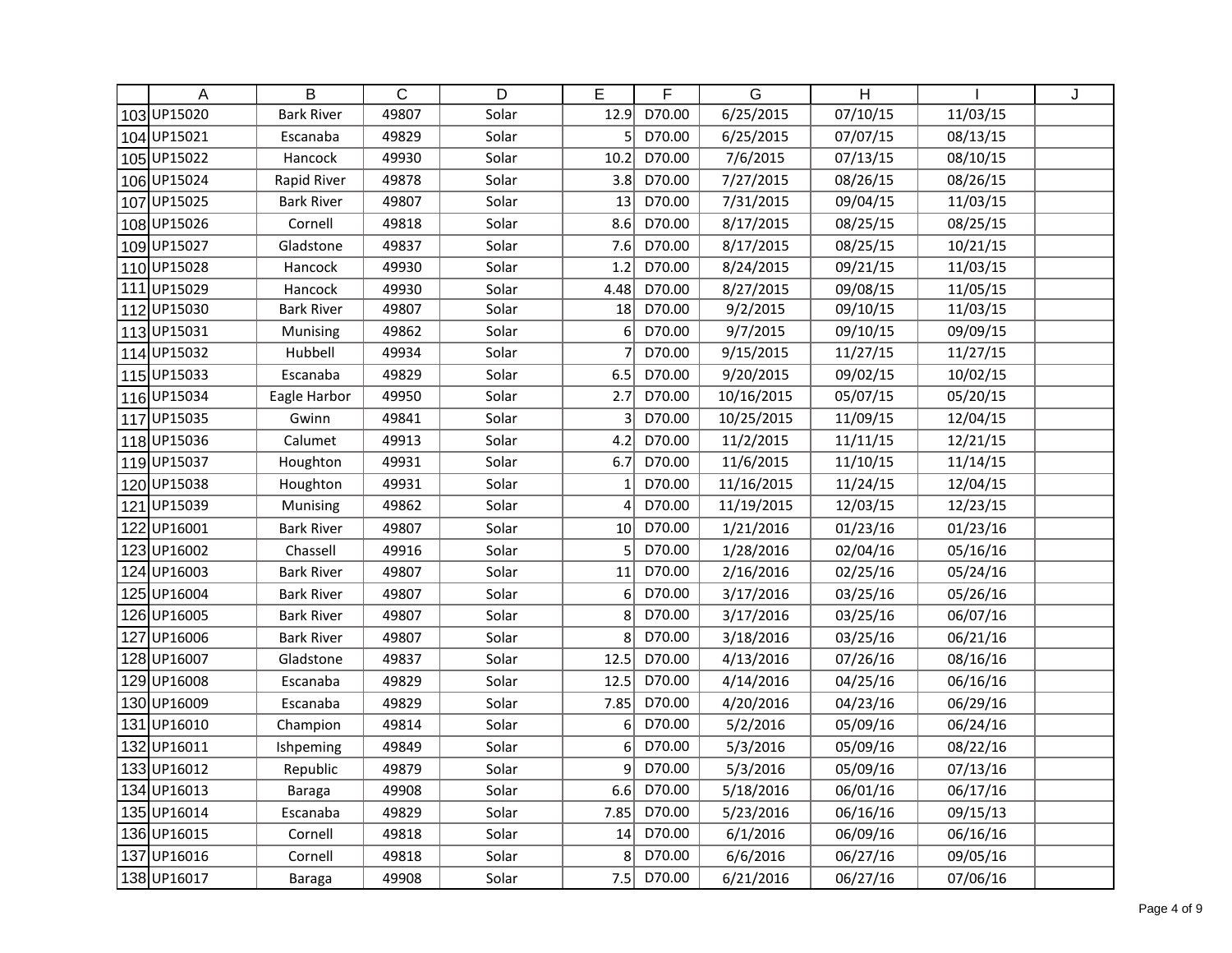|     | A                       | B                    | C        | D                              | E               | F             | G                  | H                          |                               | J |
|-----|-------------------------|----------------------|----------|--------------------------------|-----------------|---------------|--------------------|----------------------------|-------------------------------|---|
|     | 139UP16018              | <b>Baraga</b>        | 49908    | Solar                          | 6.5             | D70.00        | 6/21/2016          | 06/27/16                   | 07/06/16                      |   |
|     | 140 UP16019             | Ishpeming            | 49849    | Solar                          | 7.5             | D70.00        | 6/22/2016          | 07/07/16                   | 08/26/16                      |   |
| 141 | UP16020                 | Cornell              | 49818    | Solar                          | 6               | D70.00        | 6/27/2016          | 07/07/16                   | 08/01/16                      |   |
| 142 | UP16021                 | Escanaba             | 49829    | Solar                          | $\overline{f}$  | D70.00        | 6/27/2016          | 07/11/16                   | Removed                       |   |
|     | 143UP16022              | Pelkie               | 49958    | Solar                          | 10              | D70.00        | 7/7/2016           | 08/08/16                   | 08/11/16                      |   |
|     | 144 UP <sub>16023</sub> | <b>Ishpeming</b>     | 49849    | Solar                          | $\epsilon$      | D70.00        | 7/18/2016          | 07/18/16                   | Removed                       |   |
|     | 145UP16024              | Lanse                | 49946    | Solar                          | 6               | D70.00        | 7/25/2016          | 07/27/16                   | 10/12/16                      |   |
|     | 146UP16025              | Hubbell              | 49934    | Solar                          | 1.9             | D70.00        | <b>NA</b>          | <b>NA</b>                  | 12/29/15                      |   |
| 147 |                         |                      |          |                                | 751.83          |               |                    |                            |                               |   |
| 148 |                         |                      |          |                                |                 |               |                    |                            |                               |   |
| 149 |                         |                      |          |                                |                 |               |                    |                            |                               |   |
|     | <b>UPPCO</b>            | Gen. City            | Gen. Zip | <b>System</b>                  | <b>Gen Size</b> | <b>UPPCO</b>  | <b>Date</b>        | <b>Date</b>                | Date of                       |   |
|     | <b>Reference</b>        |                      |          |                                | (kW)            | <b>Tariff</b> | <b>Application</b> | <b>Agreement</b>           | <b>Commercial</b>             |   |
| 150 | <b>Number</b>           |                      |          |                                |                 |               | <b>Accepted</b>    | <b>Executed</b>            | <b>Operation</b>              |   |
| 151 | UP16026                 | Lanse                | 49946    | Solar                          | 60              | D72.10        | 8/10/2016          | 11/25/16                   | 02/10/17                      |   |
|     | 152 UP <sub>16027</sub> | <b>Copper Harbor</b> | 49918    | Solar                          | $\overline{58}$ | D72.10        | 12/30/2016         |                            |                               |   |
|     | 153UP17001              | Gladstone            | 49837    | Solar                          | 21              | D72.10        | 2/28/2017          | 09/15/17                   | 09/22/17                      |   |
|     | 154 UP17002             | <b>Bark River</b>    | 49807    | Solar                          | 94              | D72.10        | 3/15/2017          | 09/18/17                   | 10/19/17                      |   |
|     | 155 UP <sub>17003</sub> | Escanaba             | 49829    | Solar                          | 22              | Đ72.10        | 6/3/2017           | New Project Number UP19014 |                               |   |
|     | 156UP17004              | Escanaba             | 49829    | Solar                          | 21              | D72.10        | 10/2/2017          | 10/30/17                   | 10/31/17                      |   |
| 157 | UP17005                 | Ishpeming            | 49849    | Solar                          | 29              | D72.10        | 11/8/2017          | 01/15/18                   | 01/22/18                      |   |
|     | 158 UP <sub>18001</sub> | Escanaba             | 49829    | Solar                          | 23              | D72.10        | 3/23/2018          |                            |                               |   |
|     | 159 <del>UP18002</del>  | Gwinn                | 49841    | Solar                          | 1000            | Đ72.70        | 10/19/2018         | Application Incomplete     |                               |   |
|     |                         |                      |          |                                |                 |               |                    |                            |                               |   |
|     | 160 UP <sub>18003</sub> | <b>Atlantic Mine</b> | 49905    | Wind                           | 18000           | <b>PPA</b>    | 12/11/2018         |                            | Application Withdrawn 5/15/19 |   |
|     | 161UP19001              | Hancock              | 49930    | Solar                          | 34.2            | D72.10        | 1/24/2019          | 5/3/2019                   | 5/3/2019                      |   |
|     | 162 UP <sub>19002</sub> | Gwinn                | 49841    | Solar                          | 1000            | D72.70        | 2/13/2019          | Applications Withdrawn     |                               |   |
|     | 163 UP <sub>19003</sub> | L'Anse               | 49946    | Solar                          | 1000            | D72.70        | 2/14/2019          | Applications Withdrawn     |                               |   |
|     | 164 UP19004             | White Pine           | 49971    | Solar                          | 1000            | <b>D72.70</b> | 2/14/2019          | Applications Withdrawn     |                               |   |
| 165 |                         |                      |          | DG Program Opened June 1, 2019 |                 |               |                    |                            |                               |   |
|     | 166UP19005              | Rapid River          | 49878    | Solar                          | 12.4            | D70.00        | 6/5/2019           | 6/13/2019                  | 4/11/2017                     |   |
|     | 167UP19006              | Gladstone            | 49837    | Solar                          | 7.5             | D70.00        | 6/5/2019           | 6/12/2019                  | 12/6/2016                     |   |
|     | 168 UP19007             | Gladstone            | 49837    | Solar                          | 10              | D70.00        | 6/6/2019           |                            | 11/16/2016                    |   |
|     | 169UP19008              | <b>Atlantic Mine</b> | 49905    | Solar                          | 7.6             | D70.00        | 6/13/2019          | 10/15/2019                 | 10/8/2019                     |   |
|     | 170 UP19009             | Rock                 | 49880    | Solar                          | 7.6             | D70.00        | 6/17/2019          | 7/10/2019                  | 10/29/2016                    |   |
|     | 171UP19010              | Chassell             | 49916    | Solar                          | 7.6             | D70.00        | 7/2/2019           | 7/2/2019                   | 8/15/2018                     |   |
|     | 172UP19011              | Copper Harbor        | 49918    | Solar                          | 10              | D70.00        | 7/8/2019           | 7/24/2019                  | 6/1/2017                      |   |
|     | 173UP19012              | Escanaba             | 49849    | Solar                          | 5               | D70.00        | 7/8/2019           | 10/4/2019                  | 10/4/2019                     |   |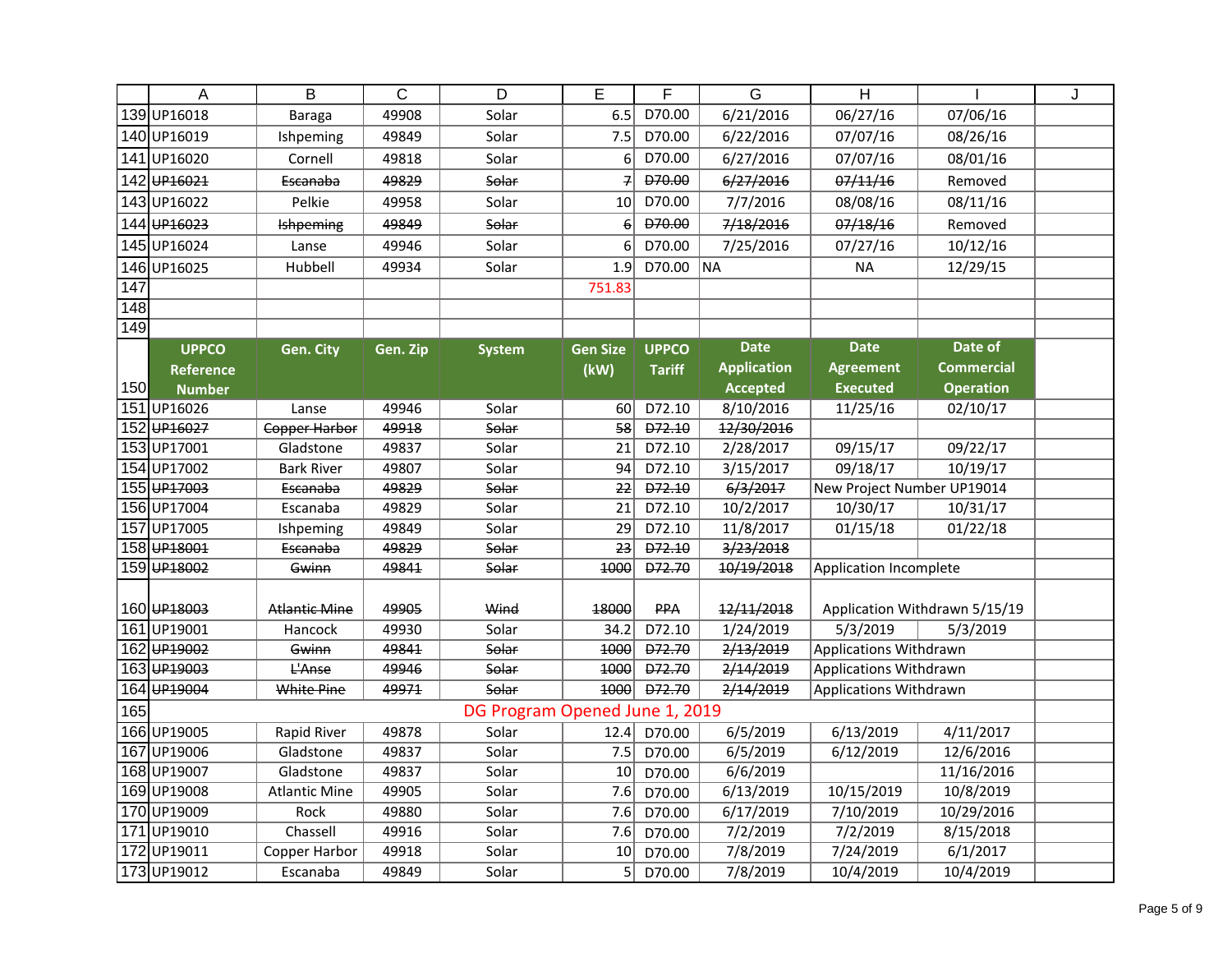|     | A           | B                    | $\overline{C}$ | D     | E                | F      | $\overline{G}$ | H                    |            | J |
|-----|-------------|----------------------|----------------|-------|------------------|--------|----------------|----------------------|------------|---|
|     | 174 UP19013 | Ishpeming            | 49849          | Solar | $\overline{2}$   | D70.00 | 7/8/2019       |                      | 6/1/2017   |   |
|     | 175 UP19014 | Escanaba             | 49829          | Solar | 20.75            | D72.10 | 6/3/2017       | 10/25/2017           | 8/29/2019  |   |
|     | 176UP19015  | Chassell             | 49916          | Solar | 8                | D70.00 | 7/9/2019       | 7/22/2019            | 10/1/2016  |   |
| 177 | UP19016     | Gaastra              | 49927          | Solar | 7.6              | D70.00 | 7/9/2019       | 8/12/2019            | 10/4/2016  |   |
|     | 178 UP19017 | Dollar Bay           | 49922          | Solar | 16               | D70.00 | 7/17/2019      | 9/17/2019            | 12/15/2017 |   |
|     | 179UP19018  | Escanaba             | 49829          | Solar | 2.5              | D70.00 | 1/10/2019      | 7/22/2019            | 12/13/2018 |   |
|     | 180UP19019  | Seney                | 49883          | Solar | 2.5              | D70.00 | 1/10/2019      | 7/24/2019            | 12/13/2018 |   |
|     |             |                      |                |       |                  |        |                | 20kW not             |            |   |
|     | 181UP19020  | Houghton             | 49931          | Solar | 0                | D72.10 | 7/22/2019      | Participating        | 10/10/2020 |   |
|     | 182UP19021  | Houghton             | 49931          | Solar | 7.6              | D70.00 | 7/22/2019      | 10/22/2019           | 10/8/2019  |   |
|     | 183UP19022  | Ahmeek               | 49901          | Solar | 13.6             | D70.00 | 10/1/2018      | 8/5/2019             | 10/1/2018  |   |
|     | 184 UP19023 | Gladstone            | 49837          | Solar | 3.8              | D70.00 | 8/5/2019       | $\frac{1}{9/3/2019}$ | 9/3/2019   |   |
|     | 185UP19024  | Hancock              | 49930          | Solar | 5                | D70.00 | 8/5/2019       | 10/6/2020            | 9/17/2020  |   |
|     | 186UP19025  | Houghton             | 49931          | Solar | 5                | D70.00 | 8/5/2019       | 10/5/2020            | 9/17/2020  |   |
|     | 187UP19026  | Chassell             | 49916          | Solar | 7.6              | D70.00 | 8/5/2019       | 12/12/2019           | 12/5/2019  |   |
|     | 188UP19027  | Hancock              | 49930          | Solar | 8                | D70.00 | 7/1/2017       | 8/13/2019            | 7/24/2017  |   |
|     | 189UP19028  | Skandia              | 49855          | Solar | 7.6              | D70.00 | 8/12/2019      | 10/29/2019           | 10/24/2019 |   |
|     | 190UP19029  | Ishpeming            | 49849          | Solar | 7.6              | D70.00 | 8/20/2019      | 9/24/2019            | 9/18/2019  |   |
|     | 191 UP19030 | Ishpeming            | 49849          | Solar | 7.6              | D70.00 | 8/20/2019      | 11/6/2019            | 11/4/2019  |   |
|     | 192UP19031  | <b>Bark River</b>    | 49807          | Solar | 7.6              | D70.00 | 8/20/2019      | 10/29/2019           | 10/29/2019 |   |
|     | 193UP19032  | Calumet              | 49913          | Solar | 3.8              | D70.00 | 8/28/2019      | 12/6/2019            | 12/12/2019 |   |
|     | 194 UP19033 | Chassell             | 49916          | Solar | 3.8              | D70.00 | 8/28/2019      | 12/5/2019            | 12/4/2019  |   |
|     | 195 UP19034 | Ontonagon            | 49953          | Solar | 7.7              | D70.00 | 8/29/2019      | 1/27/2020            | 1/28/2020  |   |
|     | 196 UP19035 | Rapid River          | 49878          | Solar | 3.7              | D70.00 | 8/29/2019      | 10/3/2019            | 10/3/2019  |   |
| 197 | UP19036     | Houghton             | 49931          | Solar | 10               | D70.00 | 8/30/2019      | 12/16/2019           | 12/6/2019  |   |
|     | 198UP19037  | Escanaba             | 49849          | Solar | 5                | D70.00 | 9/20/2019      | 10/8/2019            | 10/8/2019  |   |
|     | 199UP19038  | Germfask             | 49836          | Solar | 7.6              | D70.00 | 9/23/2019      | 11/19/2019           | 11/11/2019 |   |
|     | 200 UP19039 | Hancock              | 49930          | Solar | $\overline{3.6}$ | D70.00 | 10/3/2019      | 3/2/2021             | 3/2/2021   |   |
|     | 201 UP19040 | Skandia              | 49855          | Solar | 7.6              | D70.00 | 10/14/2019     | 10/3/2019            | 10/3/2019  |   |
|     | 202 UP19041 | Houghton             | 49931          | Solar | 6                | D70.00 | 10/21/2019     | 10/16/2020           | 11/11/2020 |   |
|     | 203UP19042  | Lake Linden          | 49945          | Solar | 11.4             | D70.00 | 10/31/2019     | 12/18/2019           | 12/14/2019 |   |
|     | 204 UP19043 | Chatham              | 49816          | Solar | 7.6              | D70.00 | 11/1/2019      |                      | 8/9/2021   |   |
|     | 205 UP19044 | <b>Bark River</b>    | 49807          | Solar | 7.6              | D70.00 | 11/6/2019      | 11/19/2019           | 10/29/2019 |   |
|     | 206 UP19045 | Negaunee             | 49866          | Solar | 2.3              | D70.00 | 11/6/2019      | 11/19/2019           | 11/8/2019  |   |
| 207 | UP19046     | <b>Bark River</b>    | 49807          | Solar | 4.8              | D70.00 | 11/11/2019     | 7/14/2020            | 5/1/2017   |   |
|     | 208 UP19047 | <b>Atlantic Mine</b> | 49905          | Solar | 5.5              | D70.00 | 11/12/2019     | 3/12/2020            | 3/12/2020  |   |
|     | 209 UP19048 | Escanaba             | 49829          | Solar | 11.3             | D70.00 | 11/14/2019     | 3/23/2020            | 2/27/2020  |   |
|     | 210 UP19049 | Lake Linden          | 49945          | Solar | 4.48             | D70.00 | 11/18/2019     | 12/5/2019            | 12/5/2019  |   |
|     | 211 UP19050 | Rapid River          | 49878          | Solar | 8.4              | D70.00 | 12/4/2019      | 6/17/2017            | 6/17/2017  |   |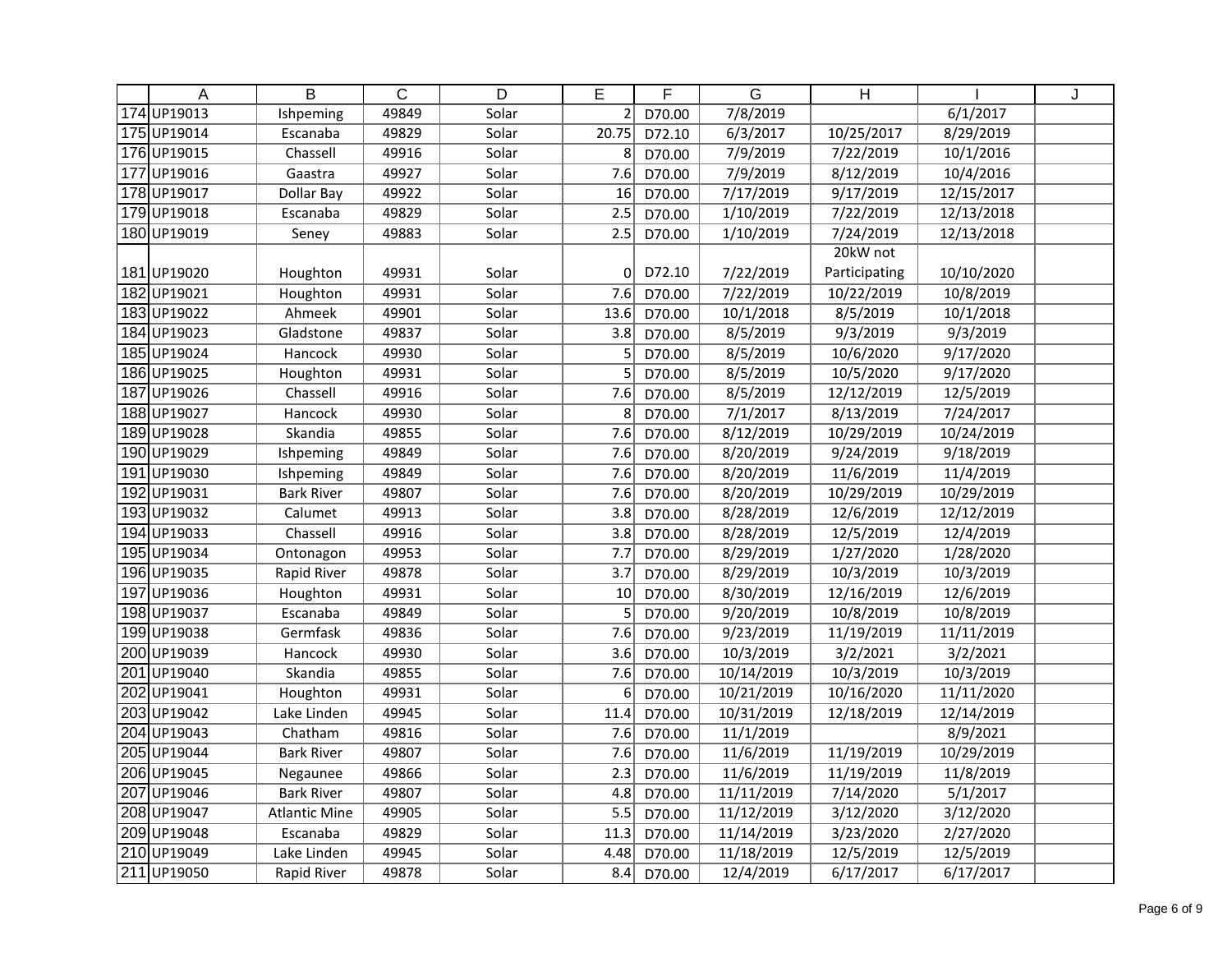|                  | A                       | B                    | C     | D                         | E    | F      | $\overline{G}$ | $\mathsf{H}$ |                                     | J |
|------------------|-------------------------|----------------------|-------|---------------------------|------|--------|----------------|--------------|-------------------------------------|---|
| 212              | UP19051                 | Gulliver             | 49840 | Solar                     | 7.6  | D70.00 | 12/10/2019     | 1/31/2020    | 1/28/2020                           |   |
|                  | 213UP19052              | Gladstone            | 49837 | Solar                     | 7.6  | D70.00 | 12/16/2019     | 7/16/2020    | 5/1/2018                            |   |
|                  | 214 UP20001             | Dollar Bay           | 49922 | Solar                     | 15   | D70.00 | 1/15/2020      | 5/29/2020    | 5/29/2020                           |   |
|                  | 215UP20002              | Houghton             | 49931 | Solar                     | 14.4 | D70.00 | 1/20/2020      | 11/17/2020   | 11/12/2020                          |   |
|                  | 216UP20003              | Houghton             | 49931 | Solar                     | 8.8  | D70.00 | 1/28/2020      | 10/29/2020   | 10/28/2020                          |   |
| $\overline{217}$ | UP20004                 | Hancock              | 49930 | Solar                     | 5    | D70.00 | 4/9/2020       | 7/22/2020    | 7/22/2020                           |   |
|                  | 218UP20005              | Hancock              | 49930 | Solar                     | 6    | D70.00 | 4/9/2020       | 8/14/2020    | 8/14/2020                           |   |
|                  | 219UP20006              | Baraga               | 49908 | Solar                     | 8    | D70.00 | 4/17/2020      |              | 2/3/2021                            |   |
|                  | 220UP20007              | Chatham              | 49816 | Solar                     | 7.7  | D70.00 | 4/17/2020      | 10/29/2020   | 10/29/2020                          |   |
| 221              | UP20008                 | <b>Atlantic Mine</b> | 49905 | Solar                     | 7.3  | D70.00 | 5/8/2020       | 10/5/2020    | 9/2/2020                            |   |
| 222              | UP20009                 | Escanaba             | 49829 | Solar                     | 8    | D70.00 | 5/28/2020      | 10/6/2020    | 9/24/2020                           |   |
| 223              | UP20010                 | Ontonagon            | 49953 | Solar                     | 12.0 | D70.00 | 6/17/2020      | 7/10/2020    | $\frac{4}{8}$ /2017                 |   |
| 224              | UP20011                 | Gladstone            | 49837 | Solar                     | 8.8  | D70.00 | 6/17/2020      | 10/12/2020   | 7/22/2020                           |   |
|                  | 225 UP20012             | Lac La Belle         | 49950 | Solar                     | 5.0  | D70.00 | 6/23/2020      | 8/6/2020     | 8/6/2020                            |   |
|                  | 226 UP <sub>20013</sub> | Alston               | 49958 | Solar                     | 2.8  | D70.00 | 6/24/2020      |              | Customer removed project from queue |   |
| 227              | UP20014                 | Gladstone            | 49837 | Solar                     | 7.7  | D70.00 | 6/30/2020      | 10/6/2020    | 9/21/2020                           |   |
|                  | 228 UP20015             | Dollar Bay           | 49922 | Solar                     | 3.8  | D70.00 | 7/6/2020       | 10/20/2020   | 9/17/2020                           |   |
| 229              | UP20016                 | Escanaba             | 49829 | Solar                     | 3.8  | D70.00 | 7/6/2020       | 3/5/2021     | 11/2/2020                           |   |
|                  | 230 UP20017             | <b>Iron River</b>    | 49935 | Solar                     | 3.8  | D70.00 | 7/6/2020       |              | Customer removed project from queue |   |
| 231              | UP20018                 | Escanaba             | 49829 | Solar                     | 3.8  | D70.00 | 7/6/2020       | 10/15/2020   | 9/28/2020                           |   |
| 232              | UP20019                 | Escanaba             | 49829 | Solar                     | 3.8  | D70.00 | 7/6/2020       | 10/30/2020   | 9/29/2020                           |   |
|                  | 233UP20020              | Escanaba             | 49829 | Solar                     | 3.8  | D70.00 | 7/8/2020       | 11/30/2020   | 11/3/2020                           |   |
| 234              | UP20021                 | Dollar Bay           | 49922 | Solar                     | 3.8  | D70.00 | 7/10/2020      |              | Customer removed project from queue |   |
|                  | 235 UP20022             | Lake Linden          | 49945 | Solar                     | 1.2  | D70.00 | 7/10/2020      |              | 9/28/2020                           |   |
|                  | 236 UP20023             | Christmas            | 49862 | Solar                     | 3.8  | D70.00 | 7/14/2020      | 10/28/2020   | 9/28/2020                           |   |
| 237              | UP20024                 | Rapid River          | 49878 | Solar                     | 10   | D70.00 | 7/27/2020      | 10/27/2020   | 9/30/2020                           |   |
|                  | 238UP20025              | Laurium              | 49913 | Solar                     | 5    | D70.00 | 7/30/2020      | 10/7/2020    | 10/2/2020                           |   |
|                  | 239UP20026              | Baraga               | 49908 | Solar                     | 3.8  | D70.00 | 8/10/2020      | 11/18/2020   | 10/27/2020                          |   |
|                  | 240 UP20027             | Pelkie               | 49958 | Solar                     | 3.8  | D70.00 | 8/10/2020      |              | Customer removed project from queue |   |
|                  | 241 UP20028             | Calumet              | 49913 | Solar                     | 3.8  | D70.00 | 8/20/2020      | 10/30/2020   | 9/24/2020                           |   |
| $\overline{242}$ | UP20029                 | Dollar Bay           | 49922 | Solar                     | 3.6  | D70.00 | 8/20/2020      | 11/23/2021   | 11/11/2021                          |   |
| 243              | UP20030                 | Mohawk               | 49950 | Solar                     | 10.0 | D70.00 | 9/17/2020      | 1/7/2021     | 1/19/2021                           |   |
| 244              | UP20031                 | Houghton             | 49931 | $\overline{\text{Solar}}$ | 7.6  | D70.00 | 9/17/2020      | 11/30/2020   | 11/30/2020                          |   |
|                  | 245 UP20032             | Skandia              | 49885 | Solar                     |      | D70.00 | 10/15/2020     | 1/6/2021     | 12/23/2020                          |   |
|                  | 246 UP20033             | <b>Bark River</b>    | 49807 | Solar                     | 6.9  | D70.00 | 10/26/2020     | 11/20/2020   | 11/18/2020                          |   |
| 247              | UP20034                 | Iron River           | 49935 | Solar                     | 10   | D70.00 | 10/28/2020     | 9/1/2021     | 6/2/2021                            |   |
|                  | 248UP20035              | Little Lake          | 49833 | Solar                     | 4    | D70.00 | 3/2/2021       | 3/8/2021     | 3/5/2021                            |   |
|                  | 249 UP21001             | <b>Atlantic Mine</b> | 49905 | Solar                     | 3.6  | D70.00 | 2/15/2021      | 2/19/2021    | 2/22/2021                           |   |
|                  | 250 UP21002             | <b>Bark River</b>    | 49807 | Solar                     | 8.4  | D70.00 | 3/3/2021       |              | 7/15/2021                           |   |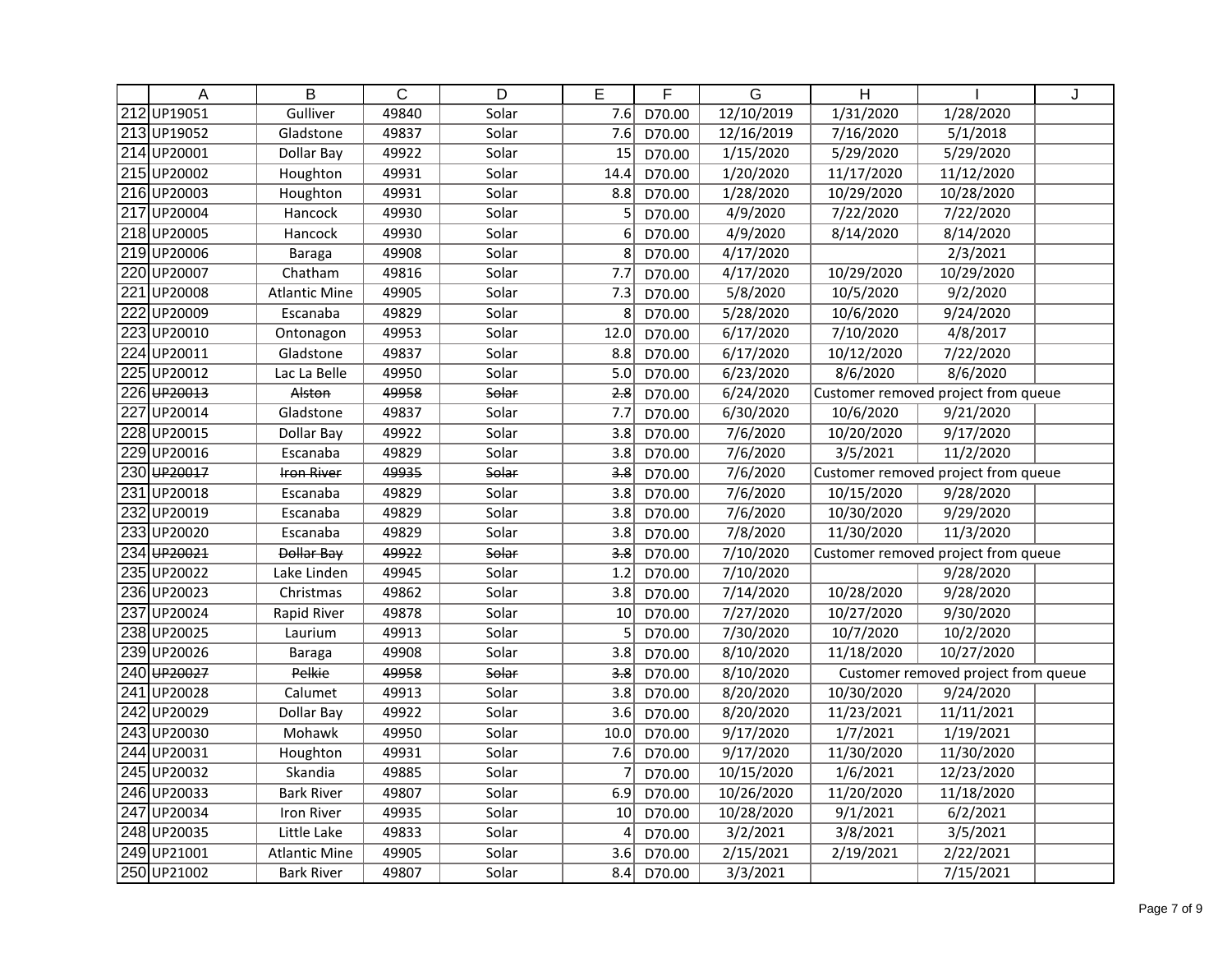|                  | $\overline{A}$ | $\overline{B}$       | $\overline{C}$ | $\overline{D}$ | E                | F      | $\overline{G}$       | $\overline{H}$           |                                     | J |
|------------------|----------------|----------------------|----------------|----------------|------------------|--------|----------------------|--------------------------|-------------------------------------|---|
| 251              | UP21003        | Lake Linden          | 49945          | Solar          | 7                | D70.00 | 11/1/2017            |                          | 12/5/2017                           |   |
| 252              | UP21004        | Calumet              | 49913          | Solar          | $\overline{5.5}$ | D70.00 | 3/4/2021             | 8/26/2021                | 8/9/2021                            |   |
| 253              | UP21005        | Escanaba             | 49829          | Solar          | 7.7              | D70.00 | 3/8/2021             | 8/26/2021                | 7/2/2021                            |   |
| 254              | UP21006        | Houghton             | 49931          | Solar          | 7.6              | D70.00 | 3/26/2021            | 9/1/2021                 | 8/12/2021                           |   |
| 255              | UP21007        | Ontonagon            | 49953          | Solar          | 7.6              | D70.00 | 3/29/2021            | 9/1/2021                 | 7/13/2021                           |   |
|                  | 256 UP21008    | Houghton             | 49931          | Solar          | 15.2             | D70.00 | 3/29/2021            |                          | Customer removed project from queue |   |
| 257              | UP21009        | Lac La Belle         | 49950          | Solar          | $\overline{3.6}$ | D70.00 | 3/30/2021            |                          |                                     |   |
|                  | 258UP21010     | Hancock              | 49930          | Solar          | 3                | D70.00 | 4/7/2021             | 8/27/2021                | 6/23/2021                           |   |
|                  | 259 UP21011    | <b>Atlantic Mine</b> | 49905          | Solar          | 11.4             | D70.00 | 4/21/2021            | 8/26/2021                | 6/30/2021                           |   |
|                  | 260 UP21012    | Chassell             | 49916          | Solar          | 7                | D70.00 | 5/3/2021             |                          | 8/30/2021                           |   |
| 261              | UP21013        | <b>Atlantic Mine</b> | 49905          | Solar          | 3.8              | D70.00 | $\frac{1}{5/7/2021}$ |                          |                                     |   |
| 262              | UP21014        | Calumet              | 49913          | Solar          | 3.8              | D70.00 | 5/7/2021             |                          | 7/22/2021                           |   |
|                  | 263UP21015     | Houghton             | 49931          | Solar          | 6.24             | D70.00 | 5/10/2021            |                          |                                     |   |
|                  | 264 UP21016    | Ontonagon            | 49953          | Solar          | 6                | D70.00 | 5/25/2021            | 8/27/2021                | 8/19/2021                           |   |
|                  | 265 UP21017    | <b>Atlantic Mine</b> | 49905          | Solar          | 6.2              | D70.00 | 6/3/2021             |                          |                                     |   |
|                  | 266 UP21018    | Escanaba             | 49829          | Solar          | 18               | D70.00 | 6/7/2021             |                          |                                     |   |
| 267              | UP21019        | Dollar Bay           | 49922          | Solar          | 16               | D70.00 | 6/9/2021             |                          |                                     |   |
|                  | 268 UP21020    | Ishpeming            | 49849          | Solar          | 6.7              | D70.00 | 7/12/2021            |                          | 12/19/2018                          |   |
|                  | 269 UP21021    | Munising             | 49862          | Solar          | 7.6              | D70.00 | 7/19/2021            | 12/17/2021               | 12/17/2021                          |   |
|                  | 270 UP21022    | <b>Atlantic Mine</b> | 49905          | Solar          | 7.6              | D70.00 | 7/19/2021            |                          |                                     |   |
| 271              | UP21023        | Houghton             | 49931          | Solar          | 7.7              | D70.00 | 7/22/2021            | 11/10/2021               | 1/14/2022                           |   |
|                  | 272UP21024     | Houghton             | 49931          | Solar          | 7.6              | D70.00 | 7/29/2021            |                          |                                     |   |
|                  | 273UP21025     | Ishpeming            | 49849          | Solar          | 8                | D70.00 | 7/29/2021            | 8/27/2021                | 8/17/2021                           |   |
|                  | 274 UP21026    | Allouez              | 49805          | Solar          | 2.4              | D70.00 | 8/9/2021             |                          | 9/11/2009                           |   |
|                  | 275 UP21027    | Eagle Harbor         | 49950          | Solar          | 3.8              | D70.00 | 9/24/2021            | 10/11/2021               | 10/7/2021                           |   |
|                  | 276 UP21028    | Gwinn                | 49841          | Solar          | $\overline{2}$   | D70.00 | 9/28/2021            | 11/23/2021               | 3/15/2022                           |   |
| $\overline{277}$ | UP21029        | Calumet              | 49913          | Solar          | 7.6              | D70.00 | 9/28/2021            | 1/25/2022                | 1/18/2022                           |   |
|                  | 278UP21030     | Cornell              | 49818          | Solar          | 8                | D70.00 | 11/10/2021           | 12/17/2021               | 12/17/2021                          |   |
|                  | 279 UP21031    | Eagle Harbor         | 49950          | Solar          | 4.74             | D70.00 | 12/1/2021            |                          |                                     |   |
|                  | 280 UP21032    | Hancock              | 49930          | Solar          | 5 <sup>1</sup>   | D70.00 | 12/1/2021            |                          |                                     |   |
| $\overline{281}$ | UP22001        | Republic             | 49879          | Solar          | 15.4             | D70.00 | 1/22/2022            |                          |                                     |   |
| 282              | UP22002        | Pelkie               | 49958          | Solar          | 3.96             | D70.00 | 12/17/2021           |                          |                                     |   |
| 283              | UP22003        | Atlantic Mine        | 49905          | Solar          | 4.8              | D70.00 | 3/15/2022            |                          |                                     |   |
| 284              | UP22004        | Chassell             | 49916          | Solar          | 5.4              | D70.00 | 3/17/2022            |                          |                                     |   |
|                  | 285 UP22005    | <b>Hubbell</b>       | 49934          | Solar          | $\theta$         | D70.00 | 4/13/2022            | <b>Not Participating</b> |                                     |   |
|                  | 286 UP22006    | <b>Bark River</b>    | 49807          | Solar          | 9.75             | D70.00 | 3/31/2022            |                          |                                     |   |
| 287              | UP22007        | <b>Atlantic Mine</b> | 49905          | Solar          | 3.66             | D70.00 | 4/14/2022            |                          |                                     |   |
|                  | 288UP22008     | Ishpeming            | 49849          | Solar          | 4.74             | D70.00 | 5/18/2022            |                          |                                     |   |
|                  | 289UP22009     | Ontonagon            | 49953          | Solar          | 3.5              | D70.00 | 5/25/2022            |                          |                                     |   |